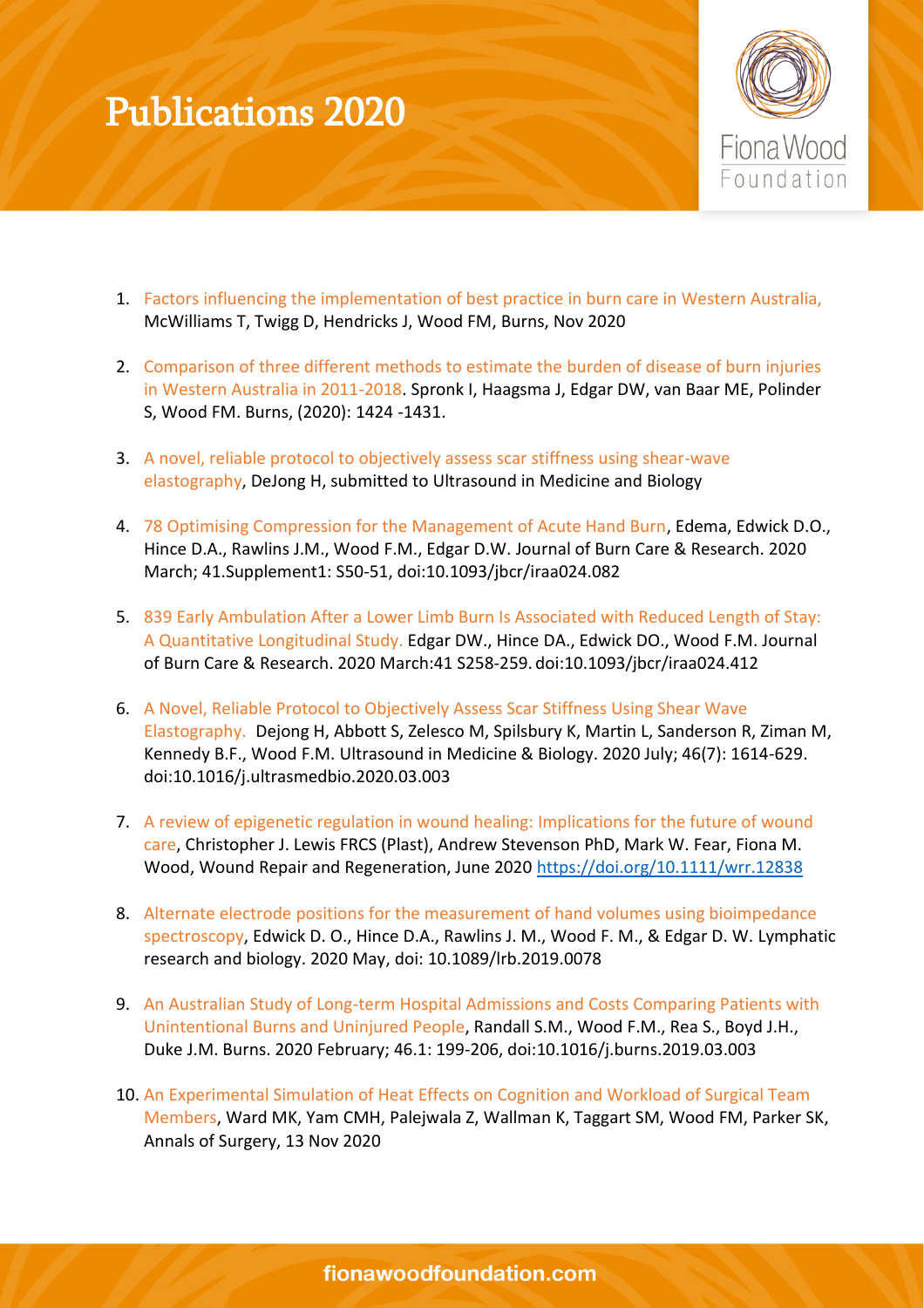

- 11. Bioimpedance Spectroscopy Is a Valid and Reliable Measure of Edema Following Hand Burn Injury (Part 1-Method Validation), Edwick D.O., Hince D.A., Rawlins J.M., Wood, F.M., Edgar D.W. Journal of Burn Care & Research : Official Publication of the American Burn Association. 2020 May; 41(4): 780-787. doi:10.1093/jbcr/iraa071
- 12. BRANZ Adult Long-Term Outcomes Committee. Epidemiology of burn injury in older adults: An Australian and New Zealand perspective. Tracy, LM; Singer, Y; Schrale, R; Gong, J; Darton, A; Wood, FM; Kurmis, R; Edgar, DW; Cleland, H; Gabbe, BJ. Scars, Burns and Healing, July 2020
- 13. Color Atlas of Burn Reconstructive Surgery, Wood, F M, DOI 978-3-642-05070-1\_6
- 14. Corrigendum to 'Resistance Training for Rehabilitation after Burn Injury: A Systematic Literature Review & Meta-analysis, Truter P, Mountain D, Edgar DW, Bulsara C; Burns. 2020 April; 46(5): 1240-241, doi:10.1016/j.burns.2020.02.012
- 15. Decreased neuroplasticity in minor burn injury survivors compared to non-injured adults: A pilot study in burn injury survivors aged 45 years and older, Coll F, Hill K, Burrows S, Watson C, Edgar DW. Burns, 2020
- 16. Early and sustained Lactobacillus plantarum probiotic therapy in critical illness: The randomised, placebo-controlled, restoration of gut microflora in critical illness trial (ROCIT), Litton, E; Anstey M; Broadhurst D; Chapman A; Currie A; Ferrier J; Gummer J; Higgins A; Lim J; Manning L; Myers E; Orr K; Palermo AM; Paparini A; Pellicano S; Raby E; Rammohan A; Regli A; Richter B; Salman S, Strunk T; Waterson S; Weight D; Wibrow B; and Wood F; Intensive Care Medicine, November 2020, doi: 10.1007%2Fs00134-020-06322-w
- 17. Effectiveness of negative pressure wound therapy in the prevention of surgical wound complications in the caesarean section at-risk population: a parallel group randomised multicentre trial—the CYGNUS protocol. Sandy-Hodgetts K, Parsons R, Norman R, Fear, M, Wood F & White, S. BMJ Open 2020;10:e035727. doi:10.1136/ bmjopen-2019-035727
- 18. Estimating tissue expander volume and skin availability using VECTRA 3D imaging software Lewis C.J., Helmholz, P., Douglas, H., Duncan-Smith, M., Wood F.M. Journal of Plastic, Reconstructive & Aesthetic Surgery, August 2020
- 19. Latrogenic Thermal Burns Secondary to Marine Sting Treatment. Lewis C.J., Wood F.M., Goodwin-Walters A, Journal of Burn Care & Research : Official Publication of the American Burn Association. 2020 March; 41(4): 878-881, doi:10.1093/jbcr/iraa042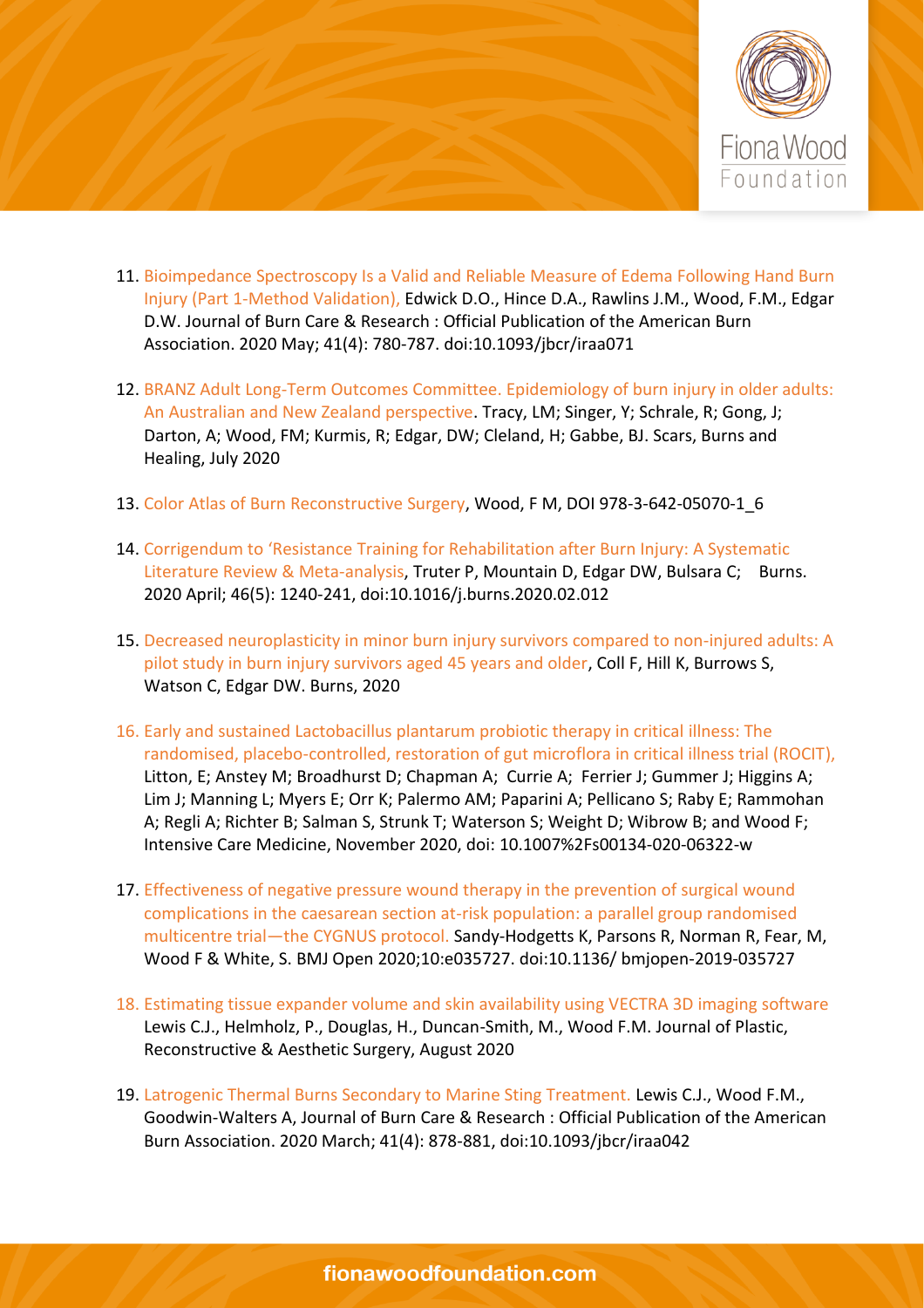

- 20. Identification of Differentially Methylated CpG Sites in Fibroblasts from Keloid Scars. Alghamdi M.A., Wallace H.J., Melton P.E., Moses E.K., Stevenson, A., Al-Eitan L.N., Rea S., Duke J.M., Danielsen P.L., Prêle C.M., Wood F.M., Fear M.W. Biomedicines. 2020 June; 8(7):181, doi:10.3390/biomedicines8070181
- 21. Improved and Standardized Method for Assessing Years Lived with Disability after Burns and Its Application to Estimate the Non-fatal Burden of Disease of Burn Injuries in Australia, New Zealand and the Netherlands. Spronk I., Edgar D.W., Van Baar M.E., Wood F.M., Van Loey N.E.E., Middelkoop E., Renneberg B., Öster C., Orwelius L., Moi A.L., Nieuwenhuis M., Van Der Vlies C.H., Polinder S., Haagsma J.A. BMC Public Health. 2020 January; 20: 121. doi:10.1186/s12889-020-8233-8
- 22. Improved and standardized method for assessing years lived with disability after burns and its application to estimate the non-fatal burden of disease of burn injuries in Australia, New Zealand and the Netherlands. Spronk I, Edgar DW, van Baar ME, Wood FM, Van Loey NEE, Middelkoop E, Renneberg B, Öster C, Orwelius L, Moi AL, Nieuwenhuis M, van der Vlies CH, Polinder S, Haagsma JA. BMC Public Health (2020) 20:121, [https://doi.org/10.1186/s12889-](https://doi.org/10.1186/s12889-020-8233-8) [020-8233-8](https://doi.org/10.1186/s12889-020-8233-8)
- 23. Increased Risk of Blood Transfusion in Patients with Diabetes Mellitus Sustaining Nonmajor Burn Injury, Mai L., Spilsbury K., Edgar D.W., Berghuber A., Wood F.M. Burns. 2020 June: 46(4): 888-96, doi:10.1016/j.burns.2019.10.016
- 24. Is receiving appropriate burns first aid treatment associated with geographic remoteness? Gong J, Tracy LM, Edgar DW, Wood FM, Singer Y, Gabbe BJ. Burns and Trauma, 2020
- 25. Objective quantification of burn scar stiffness using shear-wave elastography: initial evidence of validity, DeJong H, Abbott S, Zelesco M, Spilsbury K, Ziman M, Kennedy B, Martin L, Wood F, Burns 2020, https://doi.org/10.1016/j.burns.2020.05.009
- 26. Paediatric facial burns from oleander leaves, Oudtshoorn S, Gera S, Gera P, Medical Journal of Australia. 2020 September: 213 (6), doi:10.5694/mja2.50746
- 27. Pediatric Burn Survivors Have Long-Term Immune Dysfunction With Diminished Vaccine Response, Johnson BZ, McAlister S, McGuire HM, Palanivelu V, Stevenson A, Richmond P, Palmer DJ, Metcalfe J, Prescott SL, Wood FM, Fazekas de St Groth B, Linden MD, Fear MW & Fear VS, Frontiers in Immunology. 2020 July; 11, 1481, doi: 10.3389/fimmu.2020.01481
- 28. Predictors of itch and pain in the 12 months following burn injury: results from the Burns Registry of Australia and New Zealand (BRANZ) Long-Term Outcomes Project. Tracy LM, Edgar DW, Schrale R, Cleland H, Gabbe BJ, BRANZ Adult Long-Term Outcomes Committee. Burns & Trauma, 2020, 8, tkz004, doi: 10.1093/burnst/tkz004.

## fionawoodfoundation.com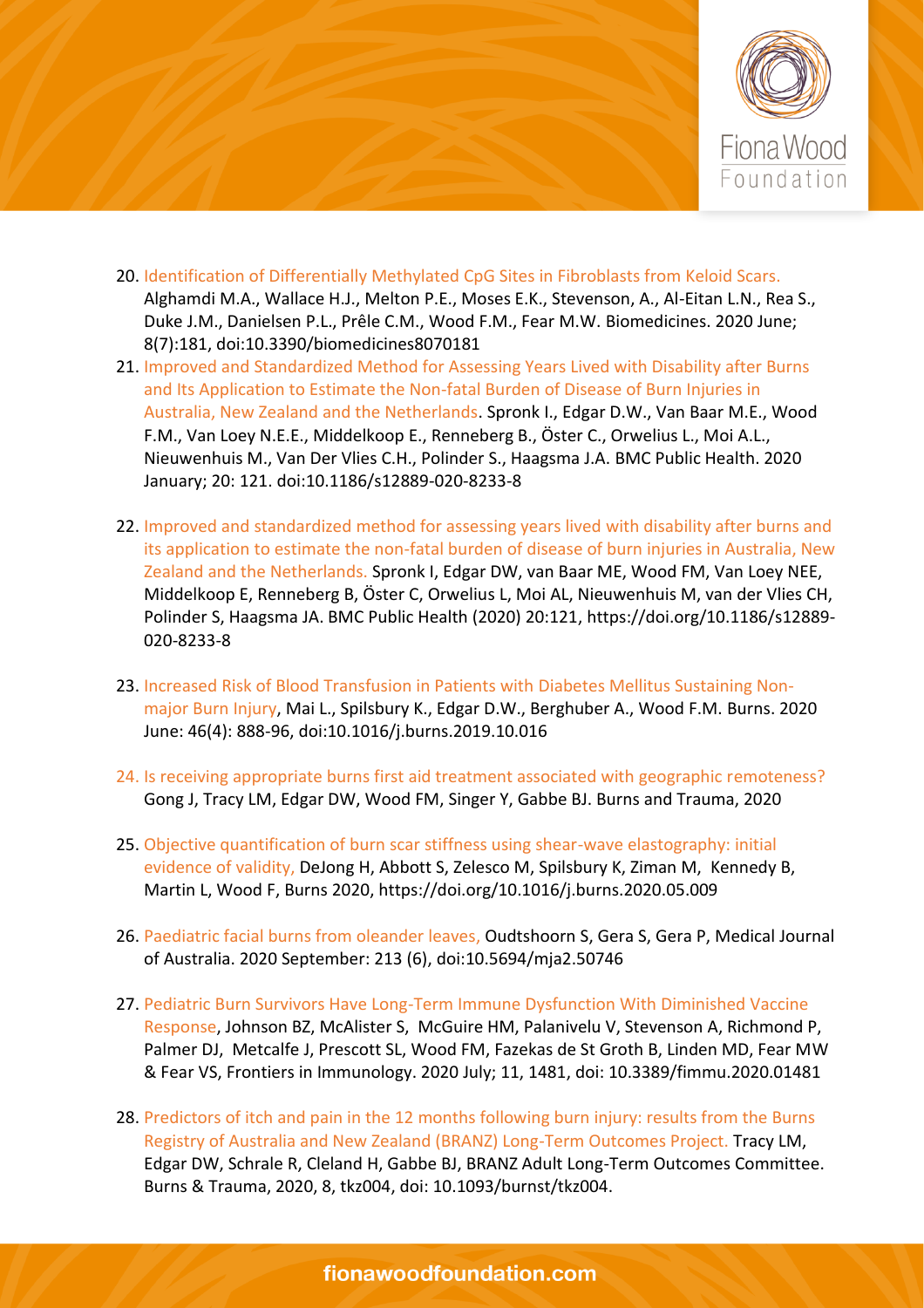

- 29. Randomized Controlled Trial of Compression Interventions for Managing Hand Burn Edema, as Measured by Bioimpedance Spectroscopy, Edwick, D. O., Hince, D. A., Rawlins, J. M., Wood, F. M., & Edgar, D. W. Journal of Burn Care & Research, 2020, 41(5), 992-999, doi:10.1093/jbcr/iraa104
- 30. Retrospective cohort study of health service for cardiovascular disease among adults with and without a record of injury hospital admission. Randall S, Wood F, Fear M, Boyd J, Rea S, Duke J, BMJ Open. 2020 Oct; 10e039104, doi:10.11361bmjopen-2020-039104
- 31. Secreted Factors from Keloid Keratinocytes Modulate Collagen Deposition by Fibroblasts from Normal and Fibrotic Tissue: A Pilot Study, Alghamdi M.A., Al-Etain L.N., Stevenson A., Chaudhari N., Hortin N., Wallace H.J., Danielsen P.L., Manzur M., Wood F.M., Fear M.W.Biomedicines. 2020 July; 8(7), doi:10.3390/biomedicines8070200
- 32. Seeding the value-based health care and standardised measurement of quality of life after burn debate. Letter to the Editor. Edgar, DW; Van Daele, U; Spronk, I; van Baar, M; van Loey, N; Wood, FM; Kazis, LB; Meirte, J. Burns, June 2020
- 33. Study protocol for the safety and efficacy of probiotic therapy on days alive and out of hospital in adult ICU patients: the multicentre, randomised, placebo-controlled Restoration Of gut microflora in Critical Illness Trial (ROCIT), Litton E, Anstey M, Broadhurst D, Chapman AR, Currie A, Ferrier J, Gummer J, Higgins A, Lim J, Manning L, Myers. E, Orr K, Palermo AM, Paparini A, Pellicano S, Raby E, Rammohan A, Regli A, Richter B, Salman S, Strunk T, Waterson S, Wibrow B, Wood FM, BMJ Open. 2020 June; 10(6): e035930. doi:10.1136/bmjopen-2019-035930
- 34. Textbook on Scar Management, State of the Art Management and Emerging Technologies, Wood, F, DOI 978-3-030-44766-3\_36, © 2020
- 35. The contribution of animal models to understanding the role of the immune system in human idiopathic pulmonary fibrosis, Miles T, Hoyne GF, Knight DA, Fear MW, Mutsaers SE, Prêle CM, Clin Transl Immunology. 2020 Jul 27;9(7):e1153. doi: 10.1002/cti2.1153
- 36. The efficacy of resistance training in addition to usual care for adults with acute burn injury: A randomised controlled trial. Gittings PM, Wand B, Hince D, Grisbrook T, Wood FM, Edgar DW. Burns, March 2020